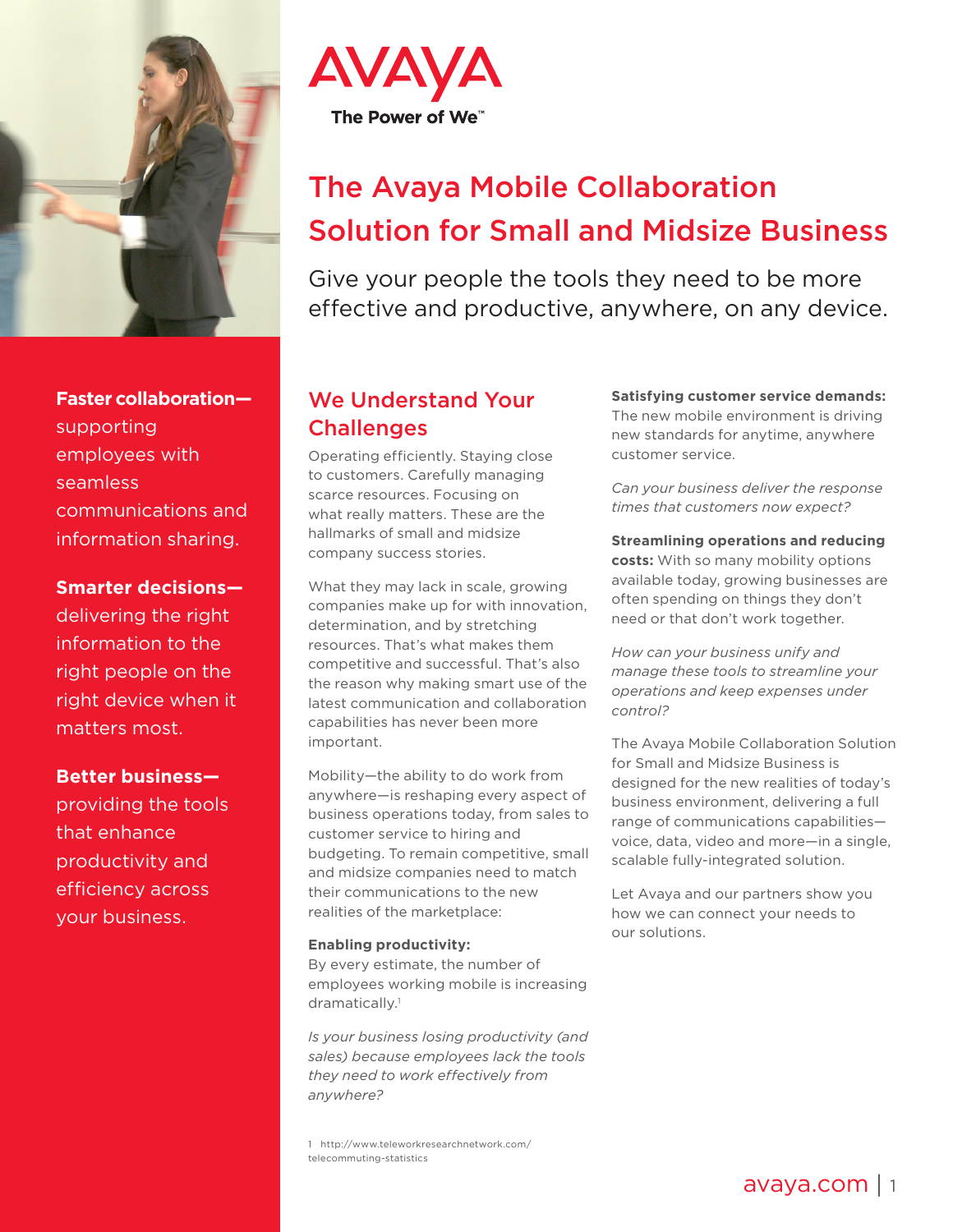#### You Can Count On Avaya

**Market leadership:** With 30 million users, Avaya is No. 1 worldwide in communications solutions for small and midsize enterprises (SMEs). More SMEs rely on Avaya solutions than those of any other vendor. More than 85 percent of Fortune 500 companies, the world's top 20 airlines, the top ten hotel groups, 70 percent of the largest banks and thousands of manufacturers, retailers, schools and more around the world rely on Avaya.<sup>1</sup>

**Technology leadership:** Avaya stays No. 1 by focusing on stateof-the-art innovations in efficiency, collaboration, customer service and competitiveness. Open architectures, tight integration with business processes and breakthrough user interfaces—are just some of the attributes that have led leading analysts such as CRN Magazine, Frost and Sullivan and Gartner to single out Avaya as a leader in business communications solutions.2

**Cost control:** Avaya understands the realities of budgets and is an industry leader in lowering total cost of ownership (TCO) through solutions that reduce hardware requirements and support smart, cost-effective tools for ongoing management. For small and midsize companies in particular, independent analysts have declared Avaya nearly 25 percent less expensive in acquisition and ownership costs.3

1 Avaya calculations for the SME market based on Dell'Oro market share reports. Figure represents Nortel and Avaya users of Traditional Key, Hybrid PBX - Small and IP-PBX systems since 2003.

2 CRN Magazine, the leading publication of technology resellers, awarded IP Office its Tech Innovator 2010 Award; Gartner Magic Quadrant for Unified Communications 2011 (www.gartner. com); Frost & Sullivan selected Avaya IP Office as the 'European Enterprise Communications Product of the Year 2011'

3 Tolly Test Report, #210126, August 2010

# <sup>2</sup> | avaya.com

## Getting Mobile Collaboration Right

Mobile collaboration is all about bringing the right people together with the right information in the right context. Done correctly, mobile collaboration delivers measureable results in every aspect of your business:

### Productivity on the go

*I can see where my colleagues are and IM with them from my smart phone!*

Having full access to the right communications capabilities can deliver significant upside impact on productivity. With the Avaya Mobile Collaboration solution, your employees can be productive anywhere. Having Avaya mobile collaboration software on any device makes it easy to move from smartphone to PC, to utilize voice or IM. Your employees get the tools they need to keep the conversation going. Your business benefits from the seamless communications that makes you more flexible, responsive and ultimately more profitable.

### Keeping customers happy

*If a client or customer contacts us now, there's always an immediate response.* 

Maximizing employee connectivity minimizes the missed or poorlyhandled calls and e-mails that lead to lost sales. Something as basic as allowing a call to ring simultaneously on multiple phones at one time (such as a mobile phone and desk phone) is a key way to keep sales and service people in touch. So is Presence, which provides at-a-glance information about who in your organization is available and how to reach them quickly. Being customer focused today is all about maximizing availability. Avaya makes it happen.

### Streamlining business, lowering costs

*The solution gave us numerous options for using mobile collaboration and see real bottom line impact.*

In an unpredictable business environment, mobile collaboration technology gives you new options for streamlining operations and managing your bottom line. For example, smart use of video conferencing can give you new levels of flexibility in partnering, assembling teams and competing for top, full-time talent. Equipping your employees with tools to better manage workloads gives you more flexibility in staffing decisions. Avaya has worked with numerous small and midsize companies to realize direct bottom line savings in staff, call handling, travel, conferencing, hardware, system management and more, resulting in solutions with a return on investment of less than a year.

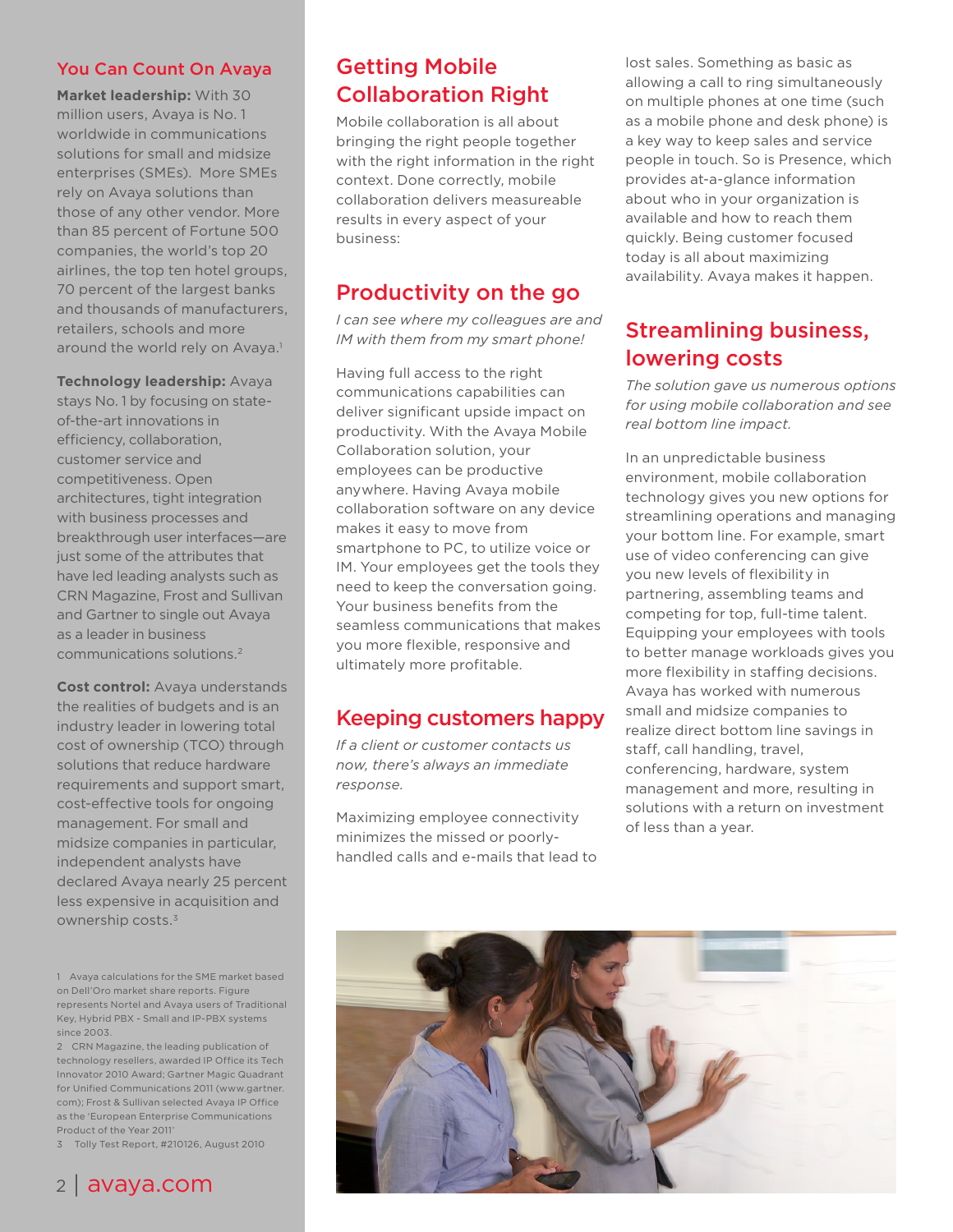# Advertising Firm Mobilizes for Collaboration

*The need for smart collaboration led Schupp Company, one of St. Louis's top advertising agencies, to the Avaya Mobile Collaboration solution. Now Schupp employees can work from anywhere, easily integrating their mobile phones into the Avaya solution and also benefitting from a built-in conference bridge and state-of-the-art conference phones. (See the video on [avaya.com/smallbiz](http://www.avaya.com/smallbiz))*

*"There's no comparison from what we had before to what Avaya gives us."*

*— Linda Schumacher, IT Director*

# Avaya Mobile Collaboration Solution

#### User Devices

A wide choice of desk phones, conferencing phones, wireless phones and video devices.

#### Mobility and Collaboration Applications

A full range of mobility and collaboration capabilities for anytime, anywhere productivity.

#### Infrastructure/Networking

**Server:** Avaya IP Office, a compact and highly scalable platform.

**Data:** Ethernet switches (10/100 and Gigabit), an integrated IP router, voice gateway services and wide-area networking (WAN).

**Wireless:** The Avaya 8100 Series WLAN Controller delivers a simplified wireless infrastructure designed for SMEs.

**Multisite:** Network multiple locations for speedier call handling, easy system management, resiliency/redundancy and cost savings.





To realize the Power of We™, you need mobile communications tools that are comprehensive… intuitive. Rely on Avaya to make it happen.

**• Most cost-effective solution.** The Avaya Mobile Collaboration solution grows easily with your business. Start with as few as five or 10 users and add as many as 384 on the same system—or up to 1,000 users across as many as 32 sites.

**• Best comprehensive value.** Get the built-in productivity of a 128-party conferencing bridge. Enjoy the

peace-of-mind of resiliency without the expense of redundant hardware.

**• Proven commitment to investment protection.** Move up to the latest capabilities in mobile collaboration while leveraging existing hardware, software and services.



**• Administration:** Manage and administer all systems without the need for outside service technicians.



The Avaya Mobile Collaboration solution is the right choice for your bottom line:

- **• Reduced mobile device minutes:** Route calls to and from your cell phone through the office and over WiFi.
- **• Conference calling:** Make everyday conference calls affordable and practical without using outside conferencing services.
- **• Real estate:** Get the flexibility to have extra staff working from home or hire ideallyqualified employees without requiring a commute or additional space in your office.
- **• Lower long-distance bills:** Get options for better routing of calls between office locations and over broadband links.
- 



 $\overline{O}$ 222